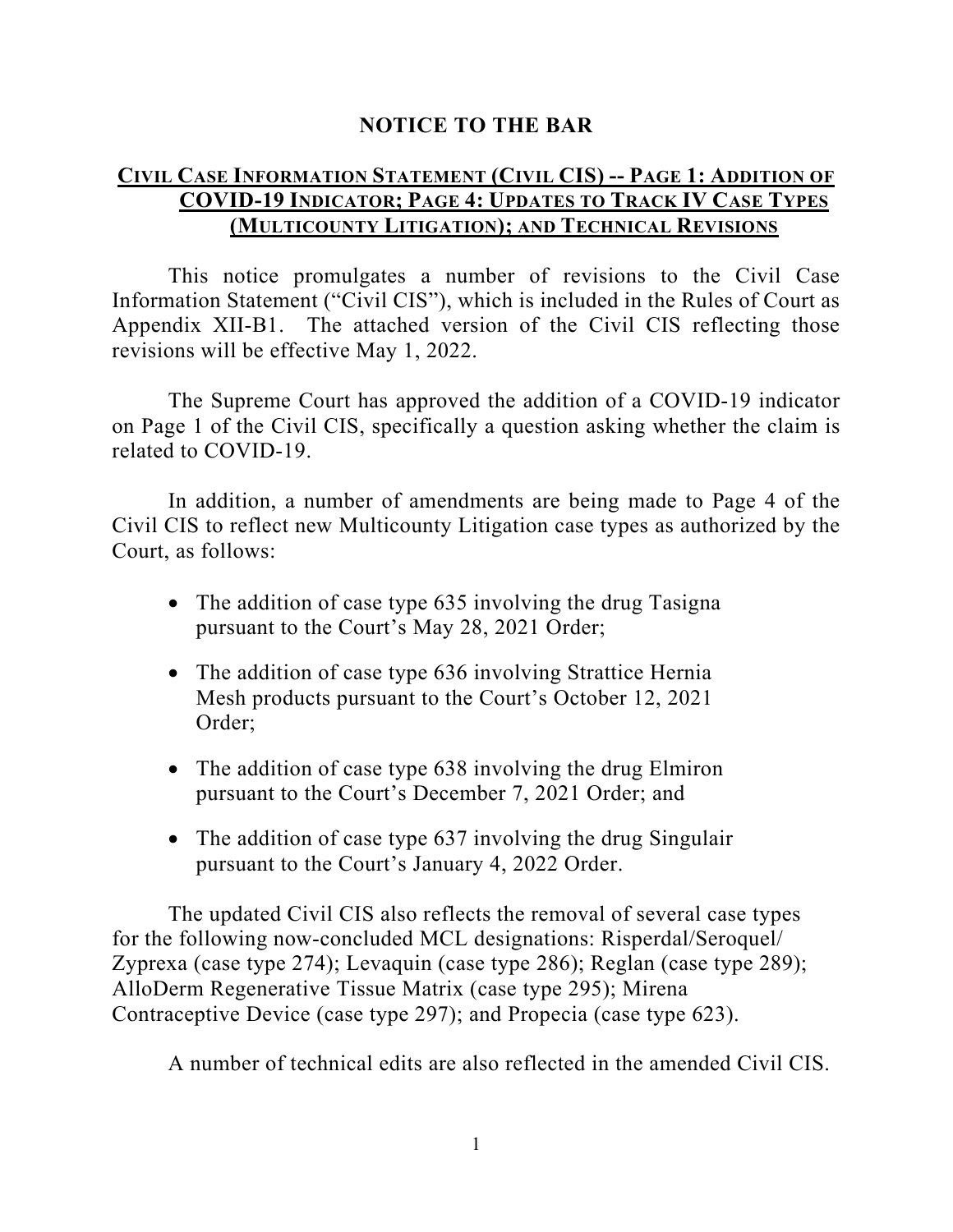Questions concerning these changes to the Civil CIS may be directed to Melissa A. Czartoryski, Chief, Civil Court Programs, Civil Practice Division, Administrative Office of the Courts, Hughes Justice Complex, P.O. Box 981, Trenton, New Jersey 08625-0981; telephone 609-815-2900 ext. 54900; e-mail address: [Melissa.Czartoryski@njcourts.gov.](mailto:Melissa.Czartoryski@njcourts.gov)

len 4 Shoet

 Glenn A. Grant Administrative Director of the Courts

Dated: April 19, 2022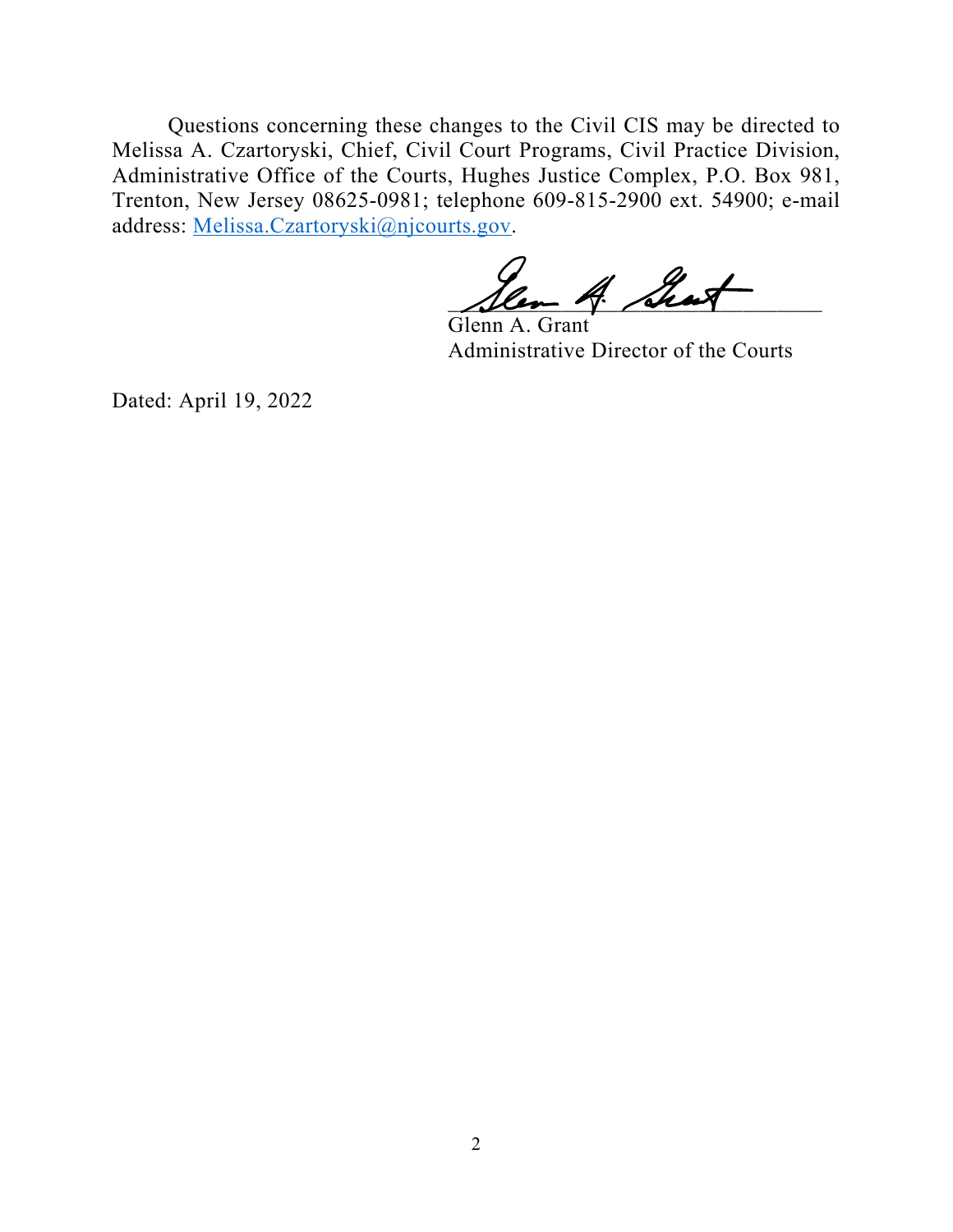

## New Jersey Judiciary Civil Practice Division **Civil Case Information Statement (CIS)**

Use for initial Law Division Civil Part pleadings (not motions) under Rule 4:5-1. Pleading will be rejected for filing, under Rule 1:5-6(c), if information above the black bar is not completed, or attorney's signature is not affixed.

| For Use by Clerk's Office Only                            |                     |         |                  |                                   |                |                                |
|-----------------------------------------------------------|---------------------|---------|------------------|-----------------------------------|----------------|--------------------------------|
| Payment type $\Box$ check                                 | Charge/Check Number |         | Amount           | Overpayment                       |                | <b>Batch Number</b>            |
| charge                                                    |                     |         | \$               | \$                                |                |                                |
| cash                                                      |                     |         |                  |                                   |                |                                |
| Attorney/Pro Se Name                                      |                     |         | Telephone Number |                                   |                | County of Venue                |
| Firm Name (if applicable)                                 |                     |         |                  |                                   |                | Docket Number (when available) |
| <b>Office Address - Street</b>                            |                     | City    |                  | $\overline{Z}$ ip<br><b>State</b> |                |                                |
|                                                           |                     |         |                  |                                   |                |                                |
| Document Type                                             |                     |         | Jury Demand      |                                   |                |                                |
|                                                           |                     |         |                  |                                   | $\Box$ Yes     | $\overline{\phantom{a}}$ No    |
| Name of Party (e.g., John Doe, Plaintiff)                 |                     | Caption |                  |                                   |                |                                |
|                                                           |                     |         |                  |                                   |                |                                |
| Case Type Number (See page 3 for listing)                 |                     |         |                  |                                   |                |                                |
| Are sexual abuse claims alleged?                          |                     |         |                  | Yes                               | N <sub>o</sub> |                                |
| Does this case involve claims related to COVID-19?        |                     |         |                  | Yes                               | N <sub>o</sub> |                                |
| Is this a professional malpractice case?                  |                     |         |                  |                                   | $\exists$ Yes  | ] No                           |
| If "Yes," see N.J.S.A. 2A:53A-27 and applicable case law  |                     |         |                  |                                   |                |                                |
| regarding your obligation to file an affidavit of merit.  |                     |         |                  |                                   |                |                                |
| <b>Related Cases Pending?</b>                             |                     |         | $\Box$           | Yes                               | N <sub>o</sub> |                                |
| If "Yes," list docket numbers                             |                     |         |                  |                                   |                |                                |
|                                                           |                     |         |                  |                                   |                |                                |
| Do you anticipate adding any parties (arising out of same |                     |         |                  | $\Box$ Yes                        | $\Box$ No      |                                |
| transaction or occurrence)?                               |                     |         |                  |                                   |                |                                |
| Name of defendant's primary insurance company (if known)  |                     |         |                  | $\Box$ None                       | Unknown        |                                |
|                                                           |                     |         |                  |                                   |                |                                |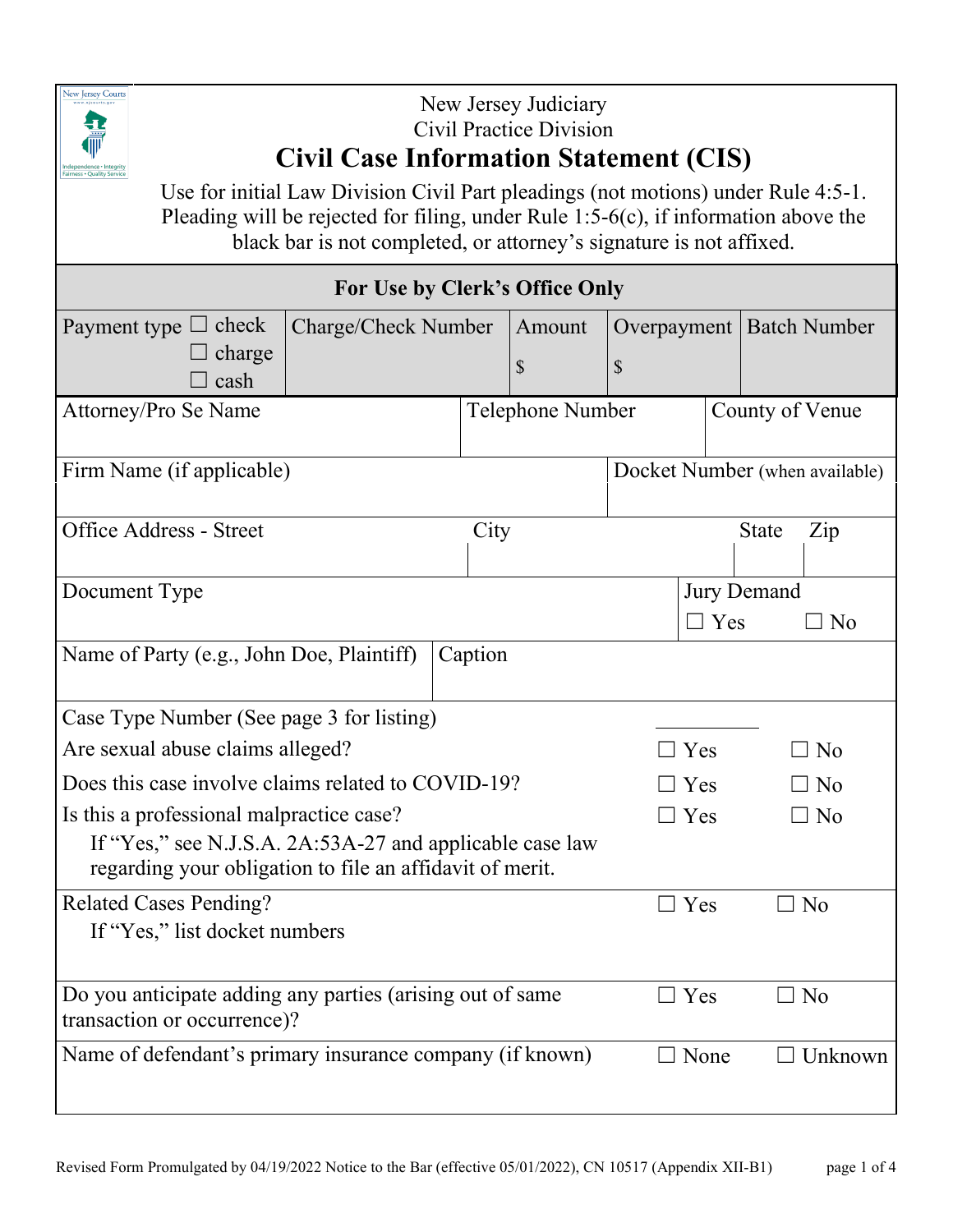| The Information Provided on This Form Cannot be Introduced into Evidence.                                                                                                                                                                                               |  |  |  |  |
|-------------------------------------------------------------------------------------------------------------------------------------------------------------------------------------------------------------------------------------------------------------------------|--|--|--|--|
| Case Characteristics for Purposes of Determining if Case is Appropriate for Mediation                                                                                                                                                                                   |  |  |  |  |
| Do parties have a current, past or recurrent relationship?<br>$\Box$ Yes<br>$\Box$ No<br>If "Yes," is that relationship:<br>Employer/Employee $\Box$ Friend/Neighbor<br>$\Box$ Familial<br>$\Box$ Business<br>$\Box$ Other (explain)                                    |  |  |  |  |
| Does the statute governing this case provide for payment of fees<br>$\Box$ Yes<br>$\Box$ No<br>by the losing party?                                                                                                                                                     |  |  |  |  |
| Use this space to alert the court to any special case characteristics that may warrant individual<br>management or accelerated disposition.                                                                                                                             |  |  |  |  |
| $\Box$ Yes<br>$\Box$ No<br>Do you or your client need any disability accommodations?<br>ල්<br>If yes, please identify the requested accommodation:                                                                                                                      |  |  |  |  |
| $\Box$ Yes<br>$\Box$ No<br>Will an interpreter be needed?<br>If yes, for what language?                                                                                                                                                                                 |  |  |  |  |
| I certify that confidential personal identifiers have been redacted from documents now<br>submitted to the court and will be redacted from all documents submitted in the future in<br>accordance with Rule 1:38-7(b).<br>Attorney/Self-Represented Litigant Signature: |  |  |  |  |
|                                                                                                                                                                                                                                                                         |  |  |  |  |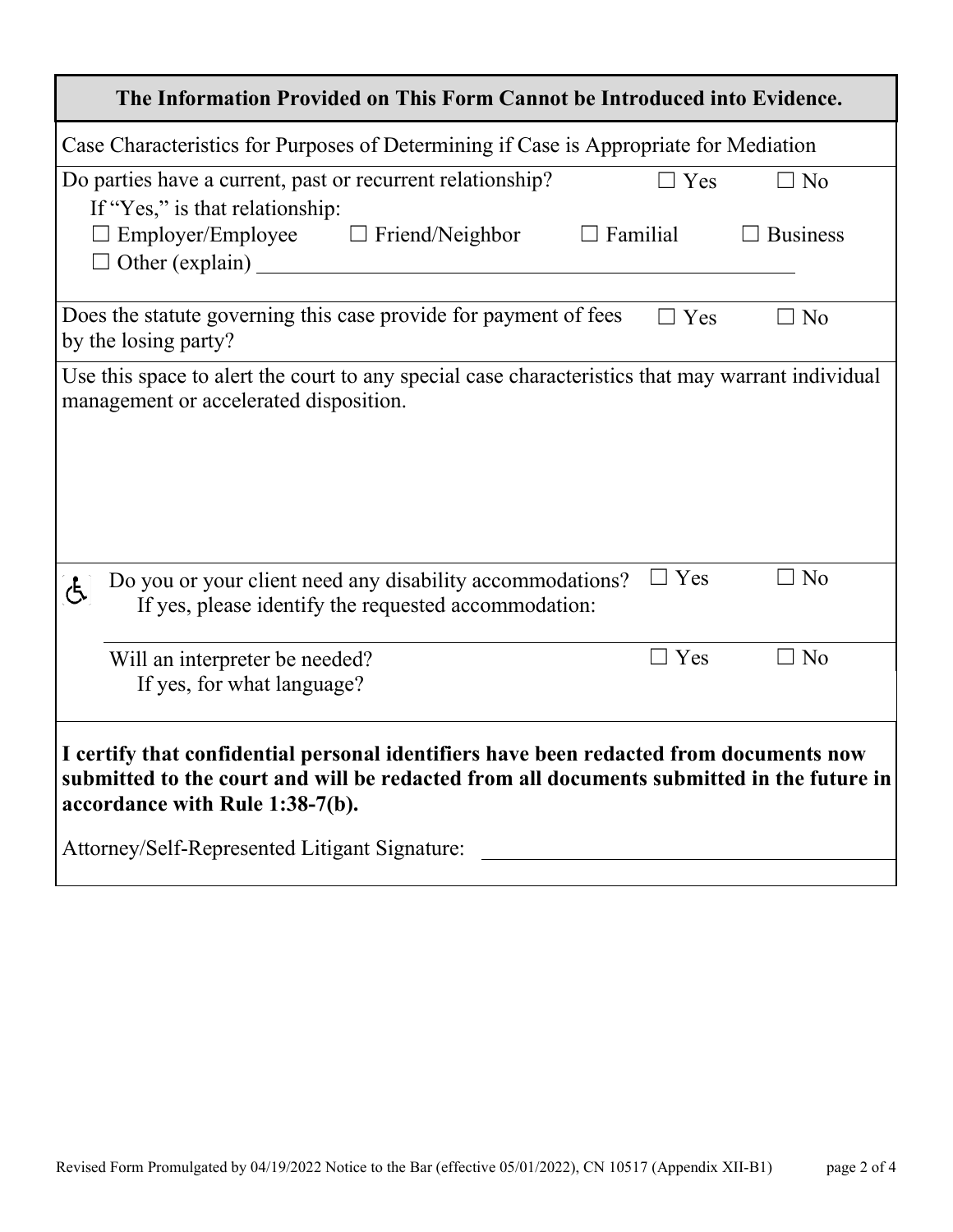# **Civil Case Information Statement (CIS)**

Use for initial pleadings (not motions) under *Rule* 4:5-1

### **CASE TYPES**

(Choose one and enter number of case type in appropriate space on page 1.)

#### **Track I - 150 days discovery**

- Name Change
- Forfeiture
- Tenancy
- Real Property (other than Tenancy, Contract, Condemnation, Complex Commercial or Construction)
- Book Account (debt collection matters only)
- Other Insurance Claim (including declaratory judgment actions)
- PIP Coverage
- 510 UM or UIM Claim (coverage issues only)
- Action on Negotiable Instrument
- Lemon Law
- Summary Action
- Open Public Records Act (summary action)
- Other (briefly describe nature of action)

#### **Track II - 300 days discovery**

- Construction
- Employment (other than Conscientious Employees Protection Act (CEPA) or Law Against Discrimination (LAD))
- Contract/Commercial Transaction
- 603N Auto Negligence Personal Injury (non-verbal threshold)
- 603Y Auto Negligence Personal Injury (verbal threshold)
- Personal Injury
- Auto Negligence Property Damage
- UM or UIM Claim (includes bodily injury)
- Tort Other

#### **Track III - 450 days discovery**

- Civil Rights
- Condemnation
- Assault and Battery
- Medical Malpractice
- Product Liability
- Professional Malpractice
- Toxic Tort
- Defamation
- Whistleblower / Conscientious Employee Protection Act (CEPA) Cases
- Inverse Condemnation
- Law Against Discrimination (LAD) Cases